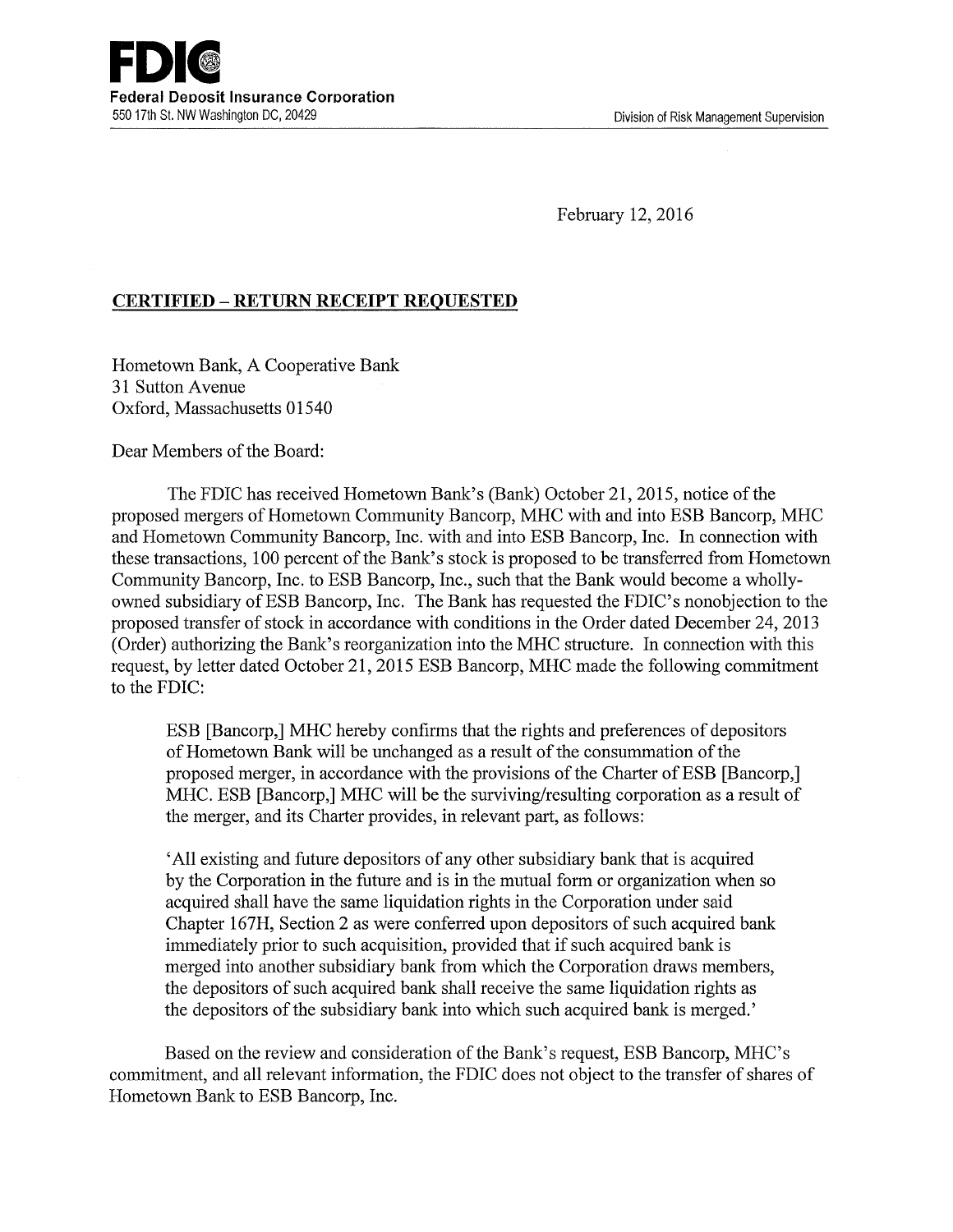Hometown Bank will remain subject to the Order, as modified to reflect that ESB Bancorp, MHC will operate under the name Hometown Financial Group, MHC, and the resulting mid-tier stock holding company will operate under the name Hometown Financial Group, Inc,

Enclosed is our Modified Order and Basis for Corporation Approval (Modified Order), reflecting the new names of the acquiring entities and the Bank's commitments related to the proposed charitable foundation. Our approval is subject to the conditions stated in the Modified Order.

Please notify the Boston Area Office in writing when the proposed transaction has been consummated.

Sincerely,

## **/s/**

James C. Watkins Sthior Deputy Director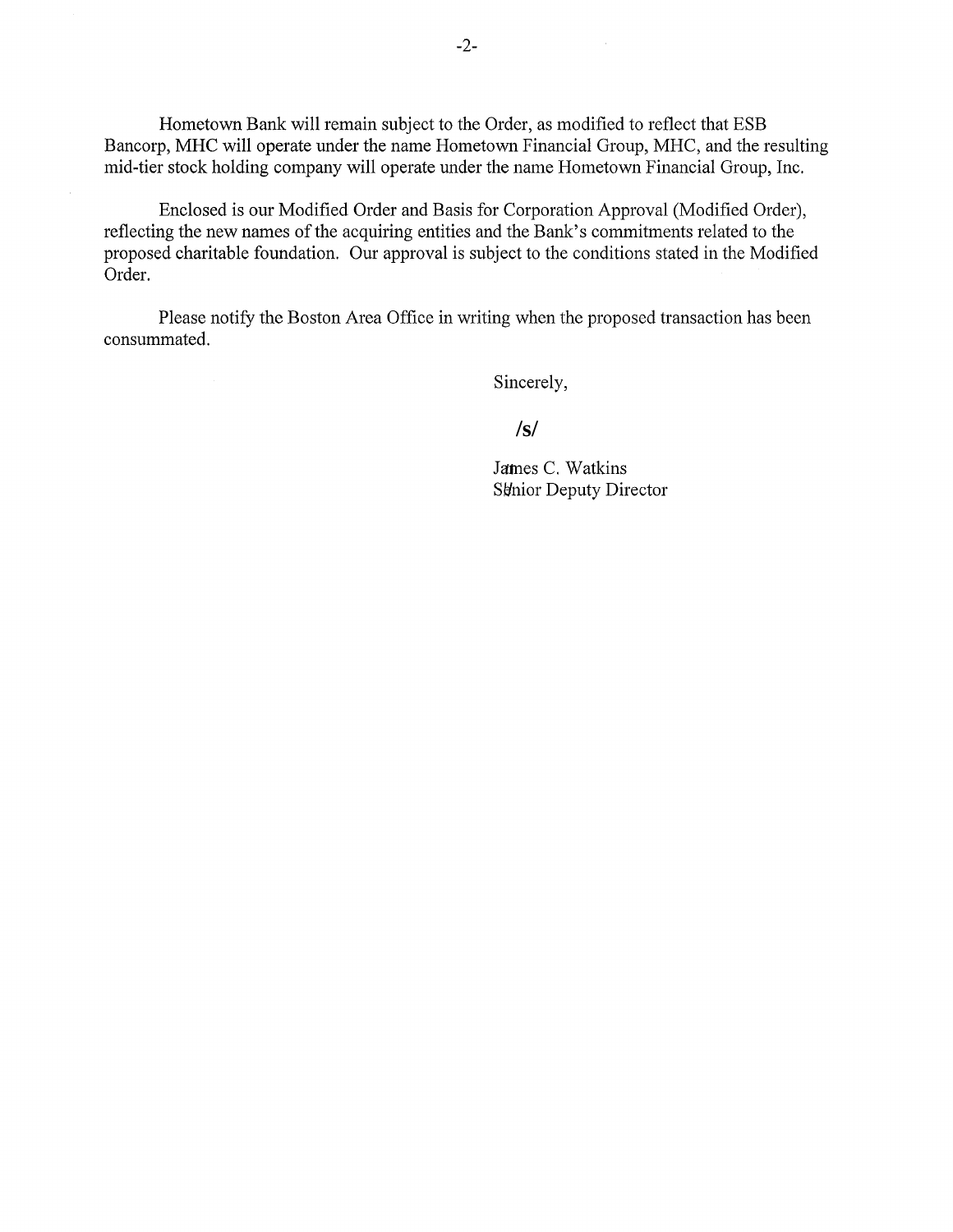## **FEDERAL DEPOSIT INSURANCE CORPORATION**

Hometown Bank, A Cooperative Bank Oxford, Worcester County, Massachusetts

Applications for Federal Deposit Insurance and Consent to Merge

## **MODIFIED ORDER AND BASIS FOR CORPORATION APPROVAL**

On March 28,2013, pursuant Section 18(c) of the Federal Deposit Insurance (FDI) Act, Hometown Bank, A Cooperative Bank, Oxford, Massachusetts (Mutual Institution), a statechartered, mutually-owned Deposit Insurance Fund (DIF) member with total resources of \$360,662,000 and total deposits of \$308,018,000 as of September 30, 2013, filed an application for the FDIC's consent to merge with Hometown Interim Stock Bank, Webster, Massachusetts, a then proposed new interim, state-chartered stock cooperative bank. Applications were filed for Federal deposit insurance for an interim Massachusetts-chartered mutual cooperative bank (Hometown De Novo Cooperative Bank), which was reorganized into a mutual holding company (MHC) and Hometown Interim Stock Bank. The FDIC approved the Mutual Institution's applications for Federal deposit insurance and consent to merge in an Order and Basis for Corporation Approval (2013 Order) on December 24,2013.

In 2016, Hometown Community Bancorp, MHC will merge with and into ESB Bancorp, MHC, and Hometown Community Bancorp, Inc. will merge with and into ESB Bancorp, Inc. The resulting entities will be named Hometown Financial Group, MHC and Hometown Financial Group, Inc., respectively. As part of the transactions, 100 percent of Hometown Bank's voting stock will be transferred to ESB Bancorp, Inc. (to be known as Hometown Financial Group, Inc.). Condition One of the 2013 Order provided that no shares of the stock of Hometown Bank shall be sold, transferred or otherwise disposed of unless prior notice is provided to, and nonobjection is received from, the FDIC Boston Area Office Director. A request for nonobjection to the proposed transfer of shares was filed with the FDIC on October 21, 2015, and FDIC's nonobjection was issued on February 12, 2016. Consequently, Conditions One through Three of the 2013 Order are modified, as indicated below, solely to substitute the names of Hometown Financial Group, MHC and Hometown Financial Group, Inc. and recognize the organization of a charitable foundation, and new Condition Eight is added below to restrict such foundation's ability to vote any shares of Hometown Bank, Easthampton Savings Bank or Hometown Financial Group, MHC in the future. Conditions Four through Seven of the 2013 Order are restated below, and remain in effect as of the date of the 2013 Order.

- 1. That, except for the proposed transfer of stock to ESB Bancorp, Inc. (to be known as Hometown Financial Group, Inc.), no shares of the stock of Hometown Bank shall be sold, transferred or otherwise disposed of, to any person (including any Employee Stock Ownership Plan or charitable foundation) unless prior notice is provided to, and nonobjection is received from the FDIC Boston Area Office Director.
- 2. That, prior to a sale, transfer or other disposition of any shares of Hometown Financial Group, Inc. by ESB Bancorp, MHC (to be known as Hometown Financial Group, MHC) to any person (including any Employee Stock Ownership Plan) or a conversion of Hometown Financial Group, MHC to stock form, Hometown Bank will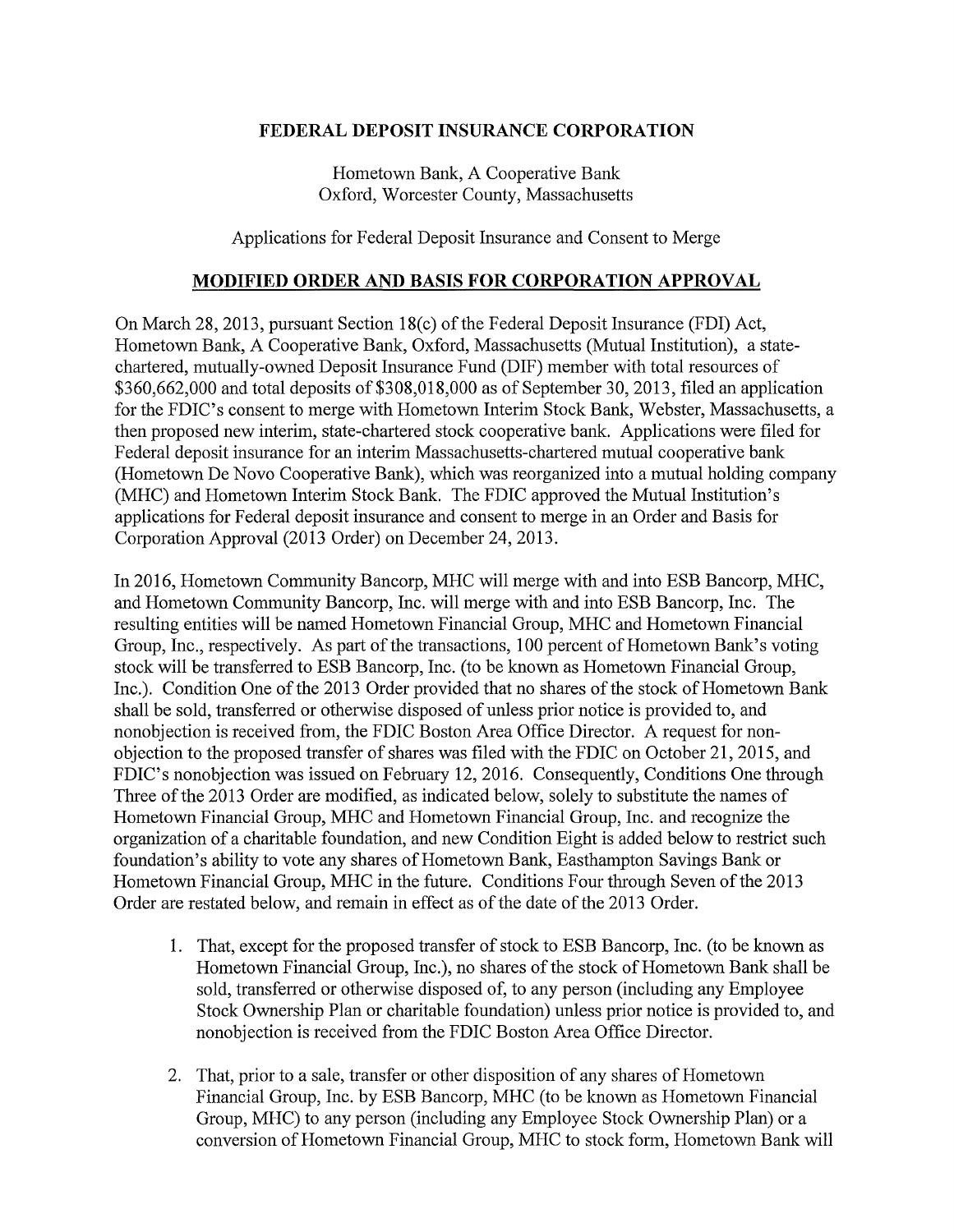provide written notification to the FDIC Boston Area Office Director and provide him with copies of all documents filed with the state and Federal banking and/or securities regulators in connection with any sale, transfer, disposition or conversion.

- 3. That, should any shares of Hometown Bank or Hometown Financial Group, Inc. be issued to persons other than Hometown Financial Group, MHC, any dividends waived by Hometown Bancorp, MHC must be retained by Hometown Financial Group, Inc. or Hometown Bank and segregated, earmarked or otherwise identified on its books and records; such amounts must be taken into account in any valuation of the institution and factored into the calculation used in establishing a fair and reasonable basis for exchanging shares in any subsequent conversion of Hometown Financial Group, MHC to stock form; such amounts shall not be available for payment to or value thereof transferred to minority shareholders, by any means including through dividend payments or at liquidation.
- 4. That, except with regard to the announced resignation of President and Chief Executive Officer MatthewS. Sosik and the planned appointment of Senior Vice President Michael D. Hewitt to fill the position of interim president and chief executive officer, any change in proposed senior executive officers, including the board of directors, prior to the consummation of the proposed transaction, will render this approval null and void unless such proposal is approved by the FDIC prior to the consummation of the proposed transaction.
- 5. That, for a period of three (3) years after the close of the proposed transaction, any material deviation from the business plan, will require prior approval of the FDIC Boston Area Office Director prior to implementation of such material deviation from the business plan;
- 6. That the proposed transaction may not be consummated later than six months after the date of this Order unless such period is extended for good cause by the FDIC;
- 7. That, until the proposed transaction is consummated, the FDIC shall have the right to alter, suspend, or withdraw its approval should any interim development be deemed to warrant such action; and